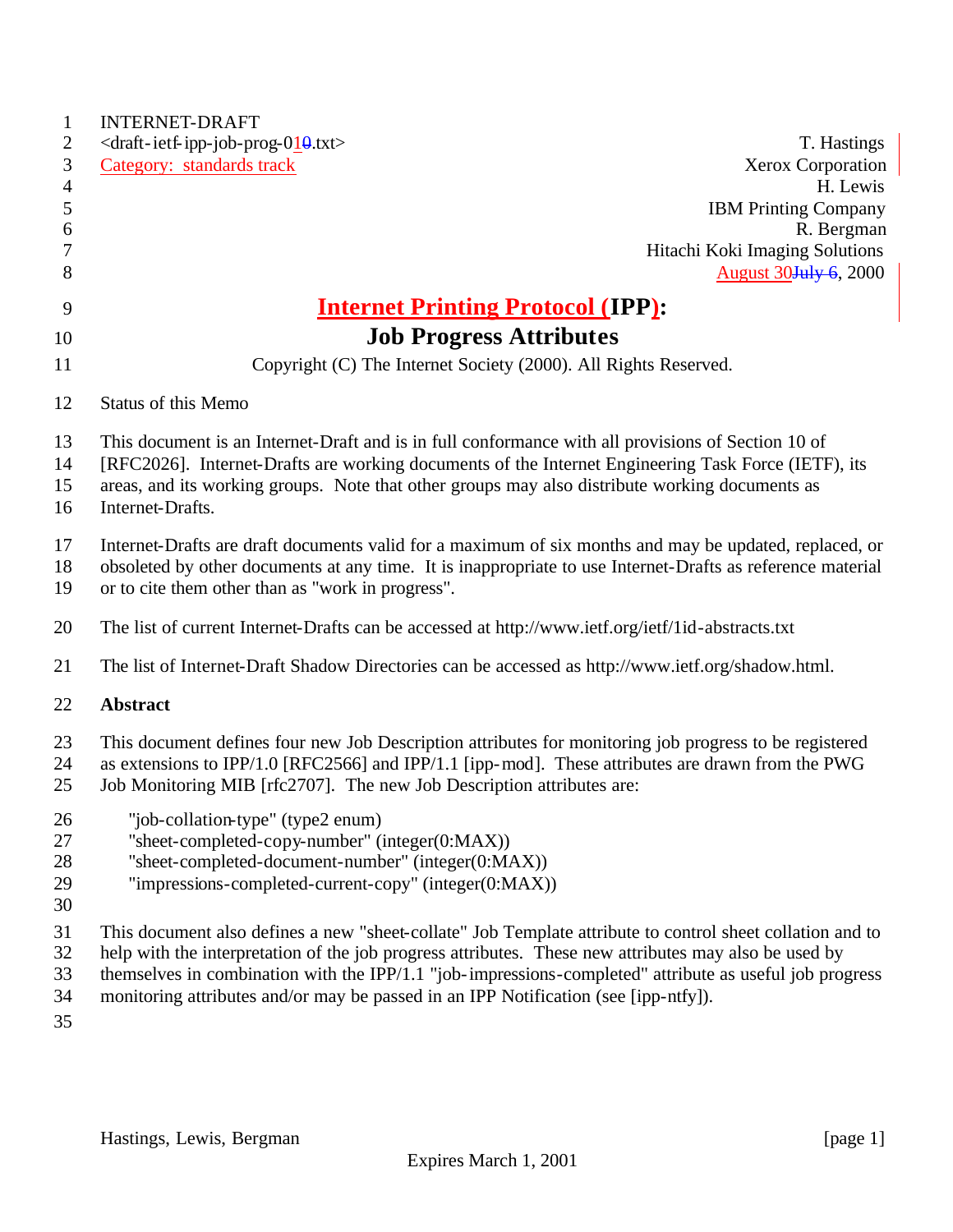- The full set of IPP documents includes:
- Design Goals for an Internet Printing Protocol [RFC2567]
- Rationale for the Structure and Model and Protocol for the Internet Printing Protocol [RFC2568]
- Internet Printing Protocol/1.1: Model and Semantics [ipp-mod]
- Internet Printing Protocol/1.1: Encoding and Transport [ipp-pro]
- Internet Printing Protocol/1.1: Implementer's Guide [ipp-iig]
- Mapping between LPD and IPP Protocols [RFC2569]
- Internet Printing Protocol/1.0 & 1.1: Event Notification Specification [ipp-ntfy]
- The "Design Goals for an Internet Printing Protocol" document takes a broad look at distributed printing
- functionality, and it enumerates real-life scenarios that help to clarify the features that need to be
- included in a printing protocol for the Internet. It identifies requirements for three types of users: end
- users, operators, and administrators. It calls out a subset of end user requirements that are satisfied in
- IPP/1.0. A few OPTIONAL operator operations have been added to IPP/1.1.
- The "Rationale for the Structure and Model and Protocol for the Internet Printing Protocol" document
- describes IPP from a high level view, defines a roadmap for the various documents that form the suite of
- IPP specification documents, and gives background and rationale for the IETF working group's major
- decisions.
- The "Internet Printing Protocol/1.1: Model and Semantics" document describes a simplified model with
- abstract objects, their attributes, and their operations that are independent of encoding and transport. It
- introduces a Printer and a Job object. The Job object optionally supports multiple documents per Job. It
- also addresses security, internationalization, and directory issues.
- The "Internet Printing Protocol/1.1: Encoding and Transport" document is a formal mapping of the
- abstract operations and attributes defined in the model document onto HTTP/1.1 [RFC2616]. It defines
- the encoding rules for a new Internet MIME media type called "application/ipp". This document also
- defines the rules for transporting over HTTP a message body whose Content-Type is "application/ipp".
- This document defines a new scheme named 'ipp' for identifying IPP printers and jobs.
- The "Internet Printing Protocol/1.1: Implementer's Guide" document gives insight and advice to
- implementers of IPP clients and IPP objects. It is intended to help them understand IPP/1.1 and some of
- the considerations that may assist them in the design of their client and/or IPP object implementations.
- For example, a typical order of processing requests is given, including error checking. Motivation for
- some of the specification decisions is also included.
- The "Mapping between LPD and IPP Protocols" document gives some advice to implementers of gateways between IPP and LPD (Line Printer Daemon) implementations.
- The "Event Notification Specification" document defines OPTIONAL operations that allow a client to
- subscribe to printing related events. Subscriptions include "Per-Job subscriptions" and "Per-Printer
- subscriptions". Subscriptions are modeled as Subscription objects. Four other operations are defined
- for subscription objects: get attributes, get subscriptions, renew a subscription, and cancel a
- subscription.
-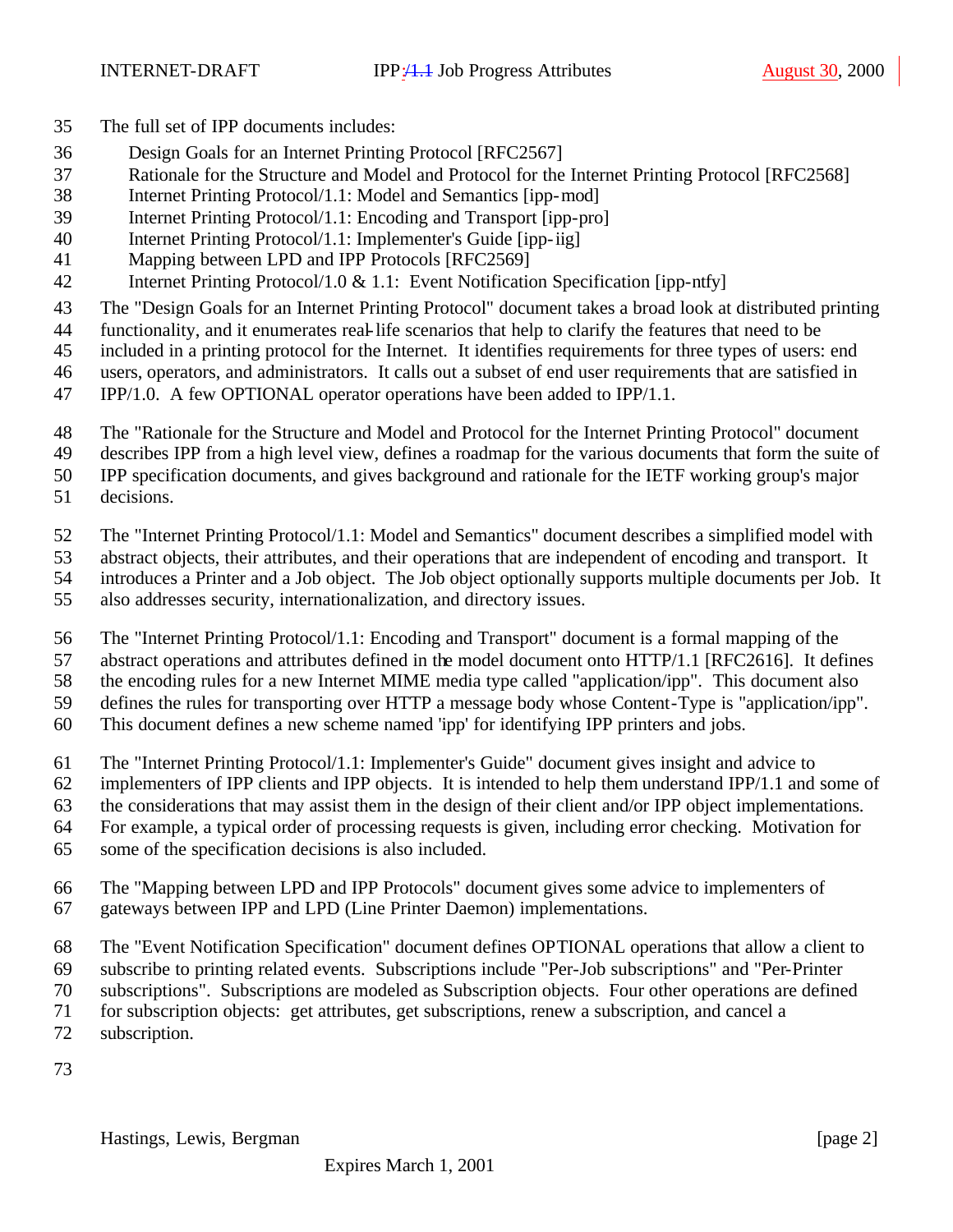| 73 |                |                                                                                       |
|----|----------------|---------------------------------------------------------------------------------------|
| 74 |                | <b>TABLE OF CONTENTS</b>                                                              |
| 75 | $\mathbf{1}$   |                                                                                       |
| 76 |                |                                                                                       |
| 77 | $\overline{2}$ |                                                                                       |
| 78 | 2.1            |                                                                                       |
| 79 | 2.2            |                                                                                       |
| 80 | 2.3            |                                                                                       |
| 81 | 2.4            |                                                                                       |
| 82 | 3              |                                                                                       |
| 83 | $\overline{4}$ |                                                                                       |
| 84 | 5              |                                                                                       |
| 85 | 6              |                                                                                       |
| 86 | 7              |                                                                                       |
| 87 | 8              |                                                                                       |
| 88 | $\mathbf{Q}$   |                                                                                       |
| 89 |                | 9.1 Changes made to the February 2, 2000 version to make the May 9, 2000 version13    |
| 90 |                | Changes made to the September 13, 1999 version to make the February 2, 2000 version13 |
| 91 |                | 9.3 Changes made to the May 19, 1999 version to make the September 13, 1999 version13 |
| 92 |                | 9.4 Changes made to the April 16, 1999 version to make the May 19, 1999 version13     |
| 93 | 10             |                                                                                       |
| 94 |                |                                                                                       |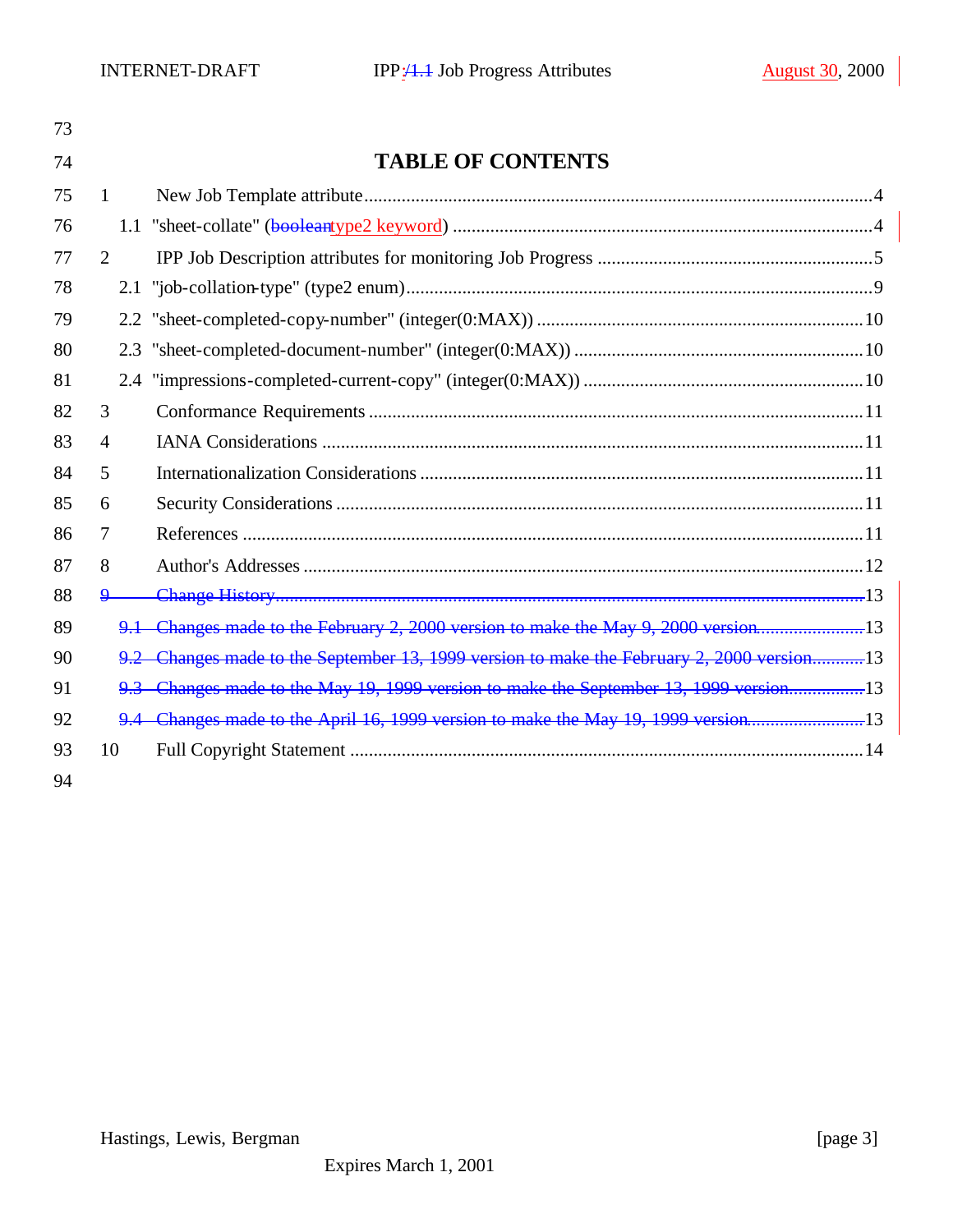### **1 New Job Template attribute**

```
96 1.1 "sheet-collate" (booleantype2 keyword)
```

```
97 +===================+======================+======================+
      | Job Attribute | Printer: Default Value| Printer: Supported
99 | | Attribute | Values Attribute
100 +===================+======================+======================+
101 | sheet-collate | sheet-collate-default| sheet-collate-<br>102 | (type2 keyword) | (type2 keyword) | supported (1se
102 | (type2 keyword) | (type2 keyword) | | supported (1setOf |
103 | | | type2 keyword) |
104 +-------------------+----------------------+----------------------+
```
 This attribute specifies whether or not the media sheets of each copy of each printed document in a job are to be in sequence, when multiple copies of the document are specified by the 'copies' attribute.

- Standard keyword values are:
- 'uncollated': each print-stream sheet is printed a number of times in succession equal to the value of the 'copies' attribute, followed by the next print-stream sheet.

For example, suppose a document produces two media sheets as output, and "copies" is equal to '6', For

the 'uncollated' case, six copies of the first media sheet are printed followed by six copies of the second

media sheet. For the 'collated' case, one copy of each of the six sheets are printed followed by another

copy of each of the six media sheets.

Whether the effect of sheet collation is achieved by placing copies of a document in multiple output bins

or in the same output bin with implementation defined document separation is implementation

- dependent. Also whether it is achieved by making multiple passes over the job or by using an output
- sorter is implementation dependent.
- Note: IPP/1.0 [RFC2566] and IPP/1.1 [ipp-mod] is silent on whether or not sheets within documents are collated. The "sheet-collate-supported" Printer attribute permits a Printer object to indicate whether or
- not it collates sheets with each document and whether it allows the client to control sheet collation. An
- implementation is able to indicate that it supports uncollated sheets, collated sheets, or both, using the
- 'uncollated', 'collated', or both 'uncollated' and 'collated' values, respectively.
- This attribute is affected by "multiple-document-handling." The "multiple-document-handling" attribute describes the collation of documents, and the "sheet-collate" attribute describes the semantics of collating individual pages within a document. To better explain the interaction between these two attributes the term "set" is introduced. A "set" is a logical boundary between the delivered media sheets of a printed job. For-example, in the case of a ten page single document with collated pages and a request for 50 copies, each of the 50 printed copies of the document constitutes a "set." In the above 131 example if the pages were uncollated, then 50 copies of each of the individual pages within the
- document would represent each "set".

 'collated': each copy of each document is printed with the print-stream sheets in sequence, followed 111 by the next document copy.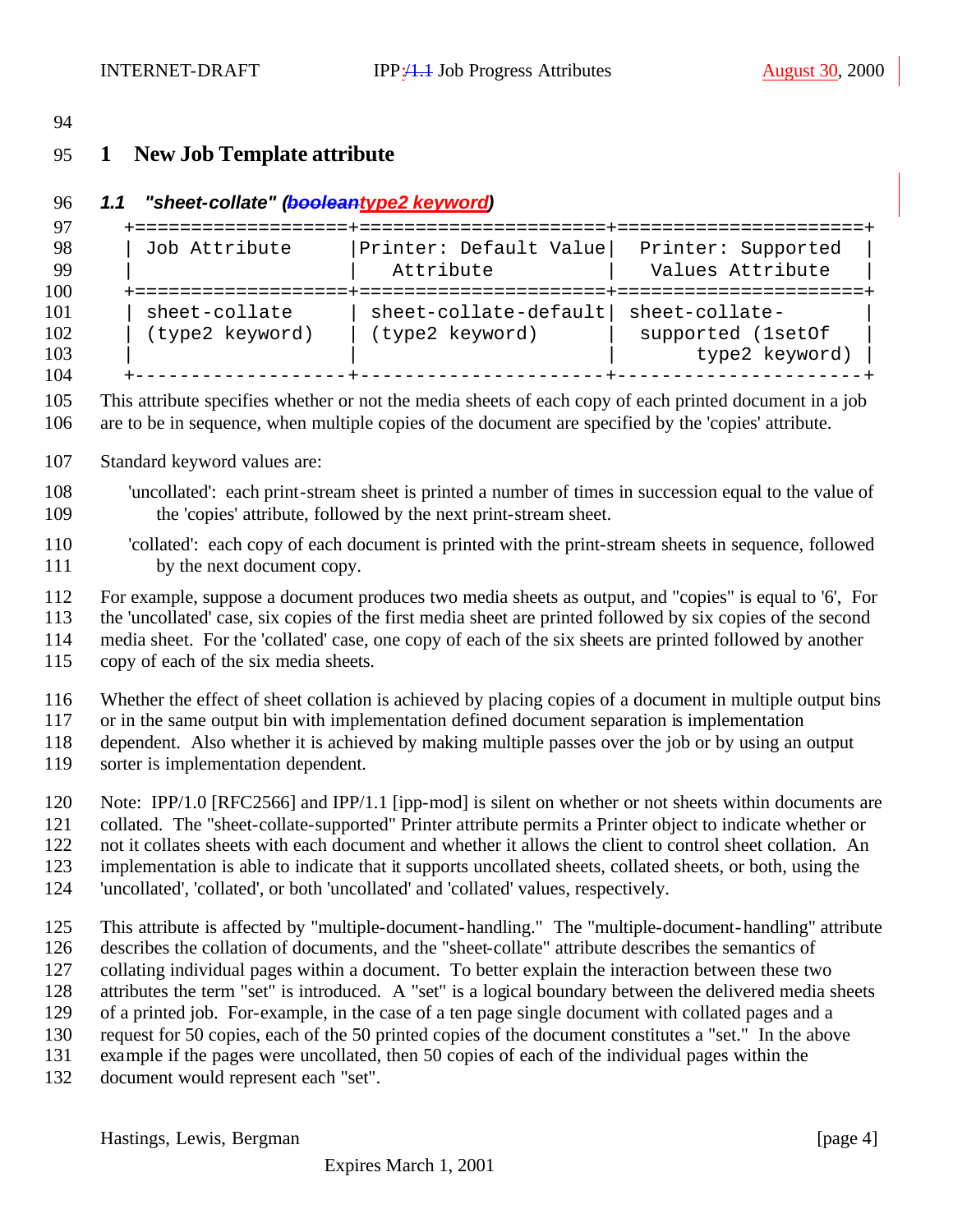| "sheet-collate" | "multiple-document-<br>handling"          | Semantics                                                                                                                                   |
|-----------------|-------------------------------------------|---------------------------------------------------------------------------------------------------------------------------------------------|
| 'collated'      | 'single-document'                         | Each copy of the concatenated documents, with their pages<br>sequence, represents a "set."                                                  |
| 'collated'      | 'single-document-<br>new-sheet'           | Each copy of the concatenated documents, with their pages<br>sequence, represents a "set."                                                  |
| 'collated'      | 'separate-documents-<br>collated-copies'  | Each copy of each separate document, with its pages in<br>sequence, represents a "set."                                                     |
| 'collated'      | 'separate-documents-<br>uncollated-copies | Each copy of each separate document, with its pages in<br>sequence, represents a "set."                                                     |
| 'uncollated'    | 'single-document'                         | Each media sheet of the document is printed a number of<br>times equal to the "copies" attribute; which constitutes a "s                    |
| 'uncollated'    | 'single-document-<br>new-sheet'           | Each media sheet of the concatenated documents is printed<br>number of times equal to the "copies" attribute; which<br>constitutes a "set." |
| 'uncollated'    | 'separate-documents-<br>collated-copies'  | This is a degenerate case, and the printer object MUST reje<br>the job and return the status, "client-error-conflicting-<br>attributes."    |
| 'uncollated'    | 'separate-documents-<br>uncollated-copies | This is a degenerate case, and the printer object MUST reje<br>the job and return the status "client-error-conflicting-<br>attributes."     |

133 The following table describes the interaction of "sheet-collate" with multiple document handling.

134 From the above table it is obvious that the implicit value of the "sheet-collate" attribute in a 135 printer that does not support the "sheet-collate" attribute, is 'collated.' The semantics of 136 "multiple-document-handling" are otherwise nonsensical in the case of separate documents.

## 137 **2 IPP Job Description attributes for monitoring Job Progress**

138 The following IPP Job Description attributes are proposed to be added to IPP through the type2

139 registration procedures. They are useful for monitoring the progress of a job. They are also used at

140 attributes in the notification content in a notification report [ipp-ntfy].

141 There are a number of Job Description attributes for monitoring the progress of a job. These objects and

142 attributes count the number of K octets, impressions, sheets, and pages requested or completed. For

143 impressions and sheets, "completed" means stacked, unless the implementation is unable to detect when

144 each sheet is stacked, in which case stacked is approximated when processing of each sheet completes.

145 There are objects and attributes for the overall job and for the current copy of the document currently

146 being stacked. For the latter, the rate at which the various objects and attributes count depends on the

- 147 sheet and document collation of the job.
- 148 Consider the following four Job Description attributes that are used to monitor the progress of a job's 149 impressions:
- 150 1. "job-impressions-completed" counts the total number of impressions stacked for the job 151 (see [ipp-mod] section 4.3.18.2)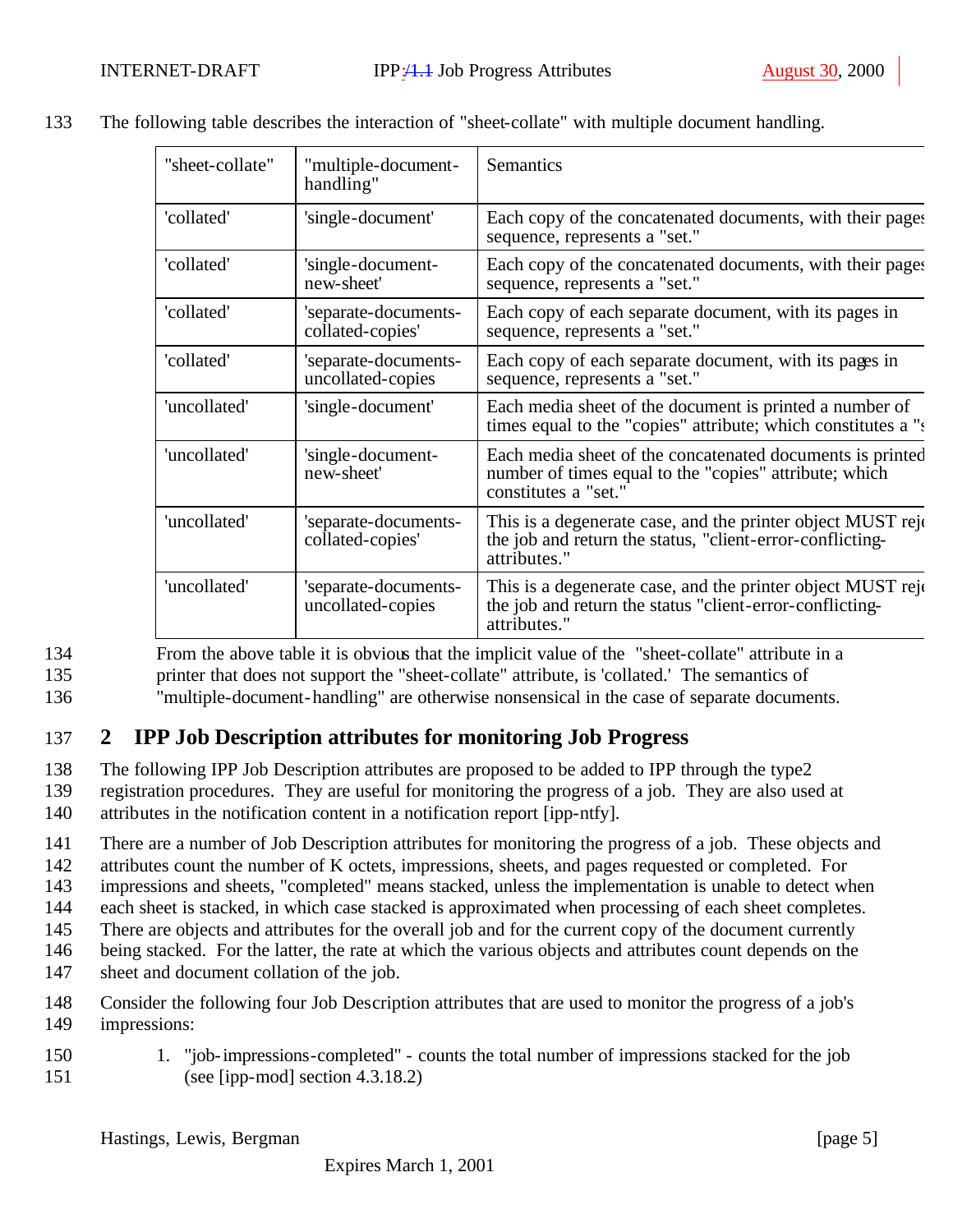- 2. "impressions-completed-current-copy" counts the number of impressions stacked for the current document copy
- 3. "sheet-completed-copy-number" identifies the number of the copy for the current document being stacked where the first copy is 1.
- 4. "sheet-completed-document-number" identifies the current document within the job that is 157 being stacked where the first document in a job is 1. NOTE: this attribute SHOULD NOT be implemented for implementations that only support one document per job.
- For each of the three types of job collation, a job with three copies of two documents (1, 2), where each
- document consists of 3 impressions, the four variables have the following values as each sheet is stacked
- for one-sided printing: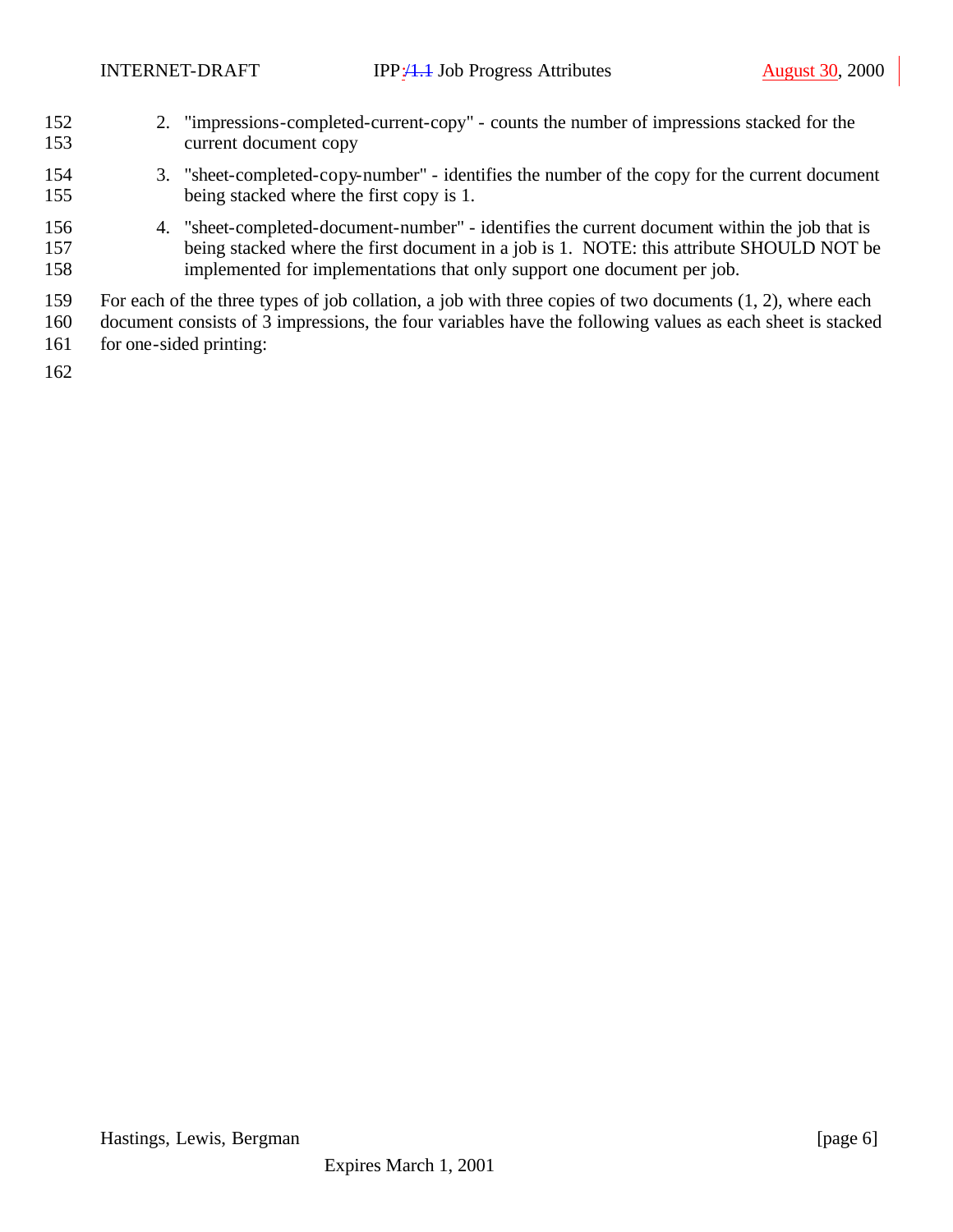# **"job-collation-type" = 'uncollated-sheets(3)'**

| "job-impressions-<br>completed" | "impressions-<br>completed-current-<br>copy'' | "sheet-completed-<br>copy-number" | "sheet-completed-<br>document-number" |
|---------------------------------|-----------------------------------------------|-----------------------------------|---------------------------------------|
| 0                               | 0                                             | 0                                 | 0                                     |
|                                 |                                               |                                   |                                       |
| $\overline{\mathbf{c}}$         |                                               | 2                                 |                                       |
| 3                               |                                               | 3                                 |                                       |
|                                 | $\overline{c}$                                | $\mathbf{1}$                      |                                       |
| $\frac{4}{5}$                   |                                               | $\overline{\mathbf{c}}$           |                                       |
| б                               |                                               | 3                                 |                                       |
| 7                               |                                               |                                   |                                       |
| 8                               | 2 2 3 3 3                                     | 2                                 |                                       |
| 9                               |                                               | 3                                 |                                       |
| 10                              |                                               | 1                                 | 2                                     |
| 11                              |                                               | $\overline{c}$                    | $\overline{a}$                        |
| 12                              |                                               | 3                                 | $\overline{a}$                        |
| 13                              | $\overline{c}$                                |                                   | $\overline{a}$                        |
| 14                              | $\overline{a}$                                | $\overline{\mathbf{c}}$           | $\overline{a}$                        |
| 15                              | $\overline{a}$                                | 3                                 | $\overline{2}$                        |
| 16                              | $\frac{3}{3}$                                 | 1                                 | $\overline{c}$                        |
| 17                              |                                               | $\frac{2}{3}$                     | $\frac{2}{2}$                         |
| 18                              | 3                                             |                                   |                                       |
|                                 |                                               |                                   |                                       |
|                                 |                                               |                                   |                                       |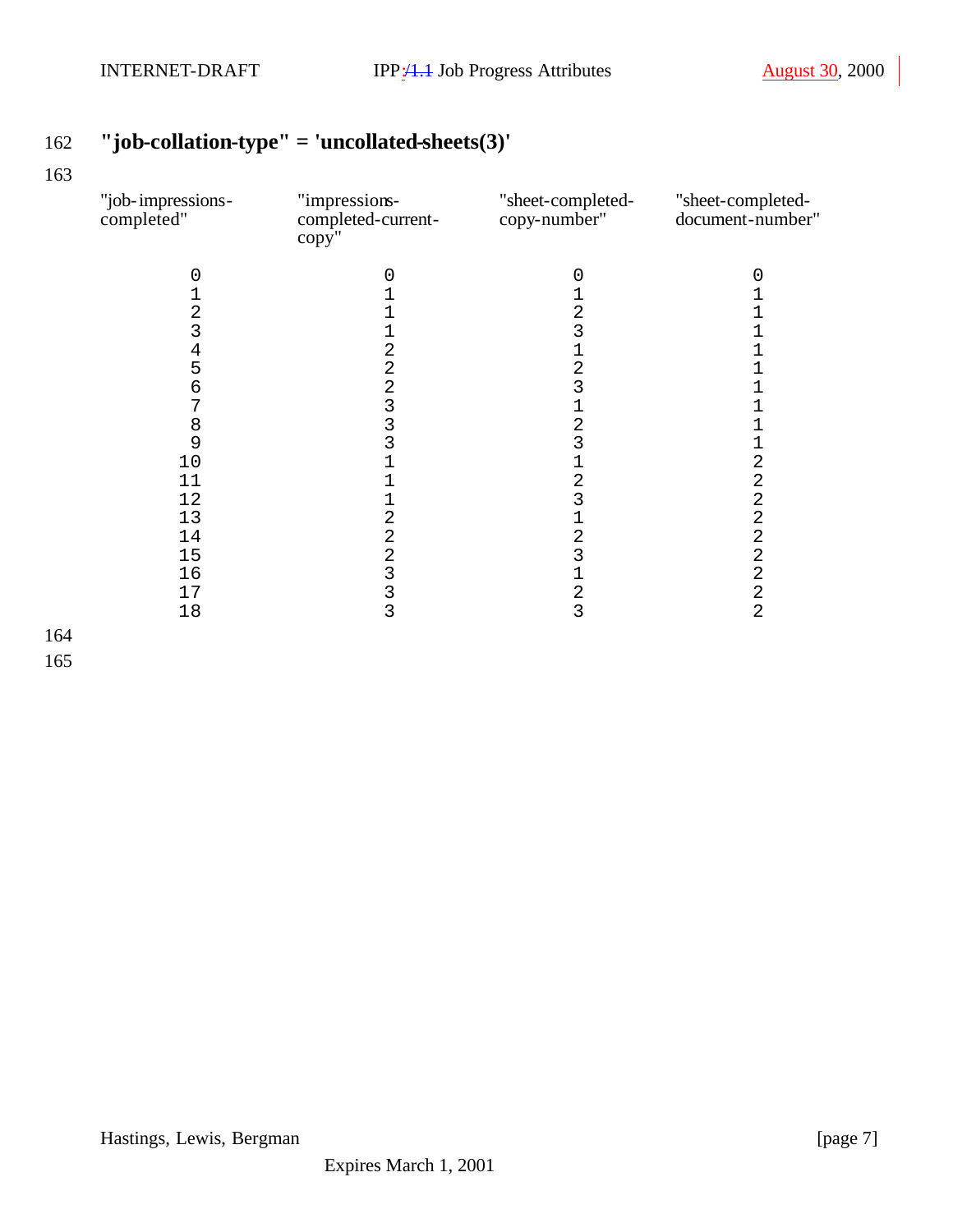# **"job-collation-type" = 'collated-documents(4)'**

| "job-impressions-<br>completed" | "impressions-<br>completed-current-<br>copy" | "sheet-completed-<br>copy-number" | "sheet-completed-<br>document-number" |
|---------------------------------|----------------------------------------------|-----------------------------------|---------------------------------------|
|                                 |                                              |                                   |                                       |
|                                 |                                              |                                   |                                       |
| 2                               | $\overline{c}$                               |                                   |                                       |
| 3                               | 3                                            |                                   | 1                                     |
| 4                               |                                              |                                   | 2                                     |
| 5                               | 2                                            |                                   | $\overline{c}$                        |
| 6                               | 3                                            |                                   | $\overline{a}$                        |
|                                 |                                              | 2                                 |                                       |
| 8                               | $\overline{a}$                               | 2                                 |                                       |
| 9                               | 3                                            | 2                                 | 1                                     |
| $10$                            |                                              | $\overline{2}$                    | $\overline{a}$                        |
| 11                              | $\overline{c}$                               | $\overline{2}$                    | $\overline{2}$                        |
| 12                              | 3                                            | 2                                 | $\overline{a}$                        |
| 13                              |                                              | 3                                 | 1                                     |
| 14                              | $\overline{2}$                               | 3                                 |                                       |
| 15                              | 3                                            | 3                                 | $\mathbf 1$                           |
| 16                              |                                              | 3                                 | $\overline{a}$                        |
| $17$                            | $\frac{2}{3}$                                | $\frac{3}{3}$                     | $\frac{2}{2}$                         |
| 18                              |                                              |                                   |                                       |
|                                 |                                              |                                   |                                       |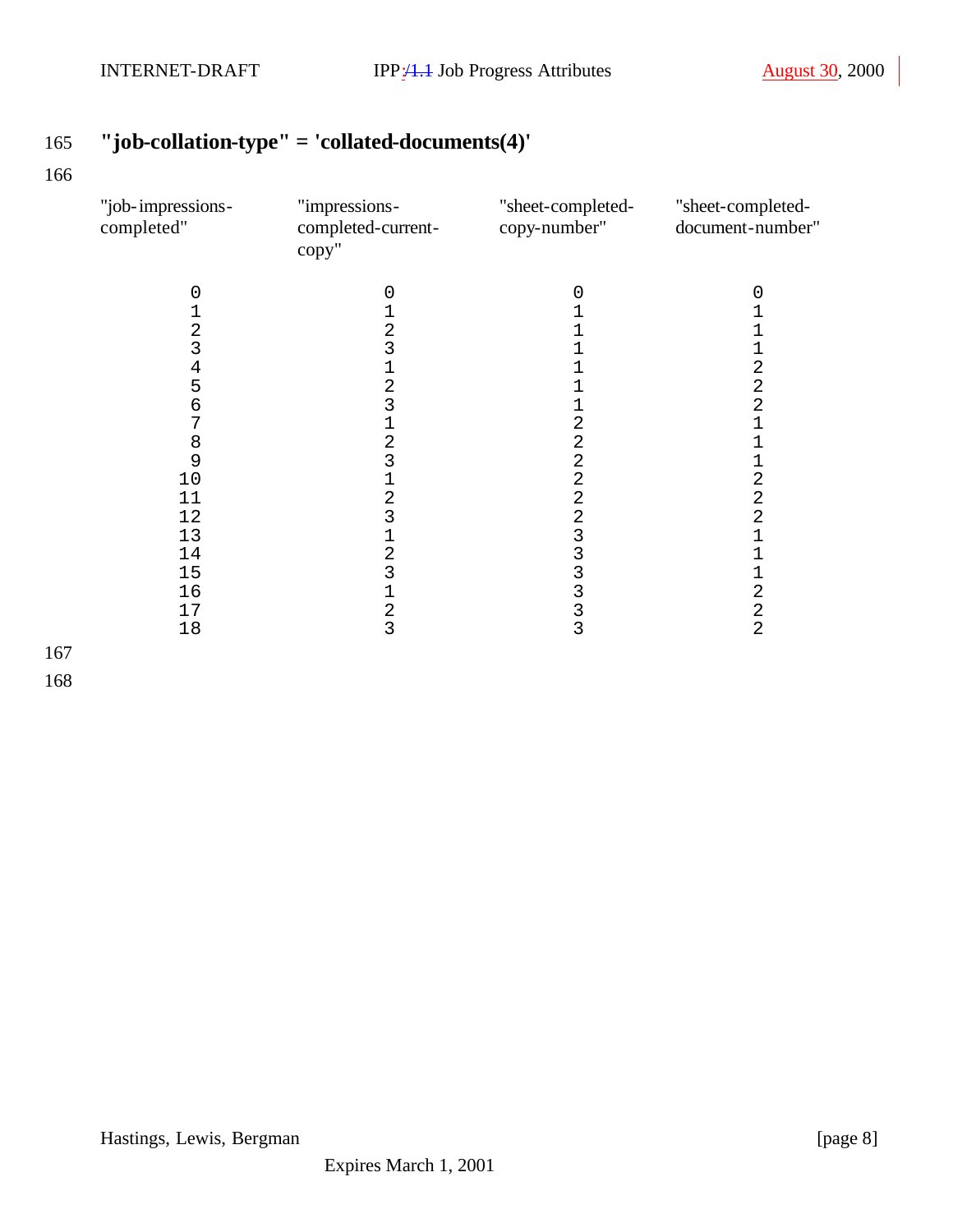### **"job-collation-type" = 'uncollated-documents(5)'**

| "job-impressions-<br>completed" | "impressions-<br>completed-current-<br>copy" | "sheet-completed-<br>copy-number" | "sheet-completed-<br>document-number" |
|---------------------------------|----------------------------------------------|-----------------------------------|---------------------------------------|
|                                 |                                              |                                   |                                       |
|                                 |                                              |                                   |                                       |
| 2                               | $\mathbf{c}$                                 |                                   |                                       |
| 3                               | 3                                            |                                   |                                       |
| 4                               |                                              |                                   |                                       |
| 5                               | 2                                            | 2                                 |                                       |
| 6                               |                                              |                                   |                                       |
|                                 |                                              |                                   |                                       |
| 8                               | 2                                            |                                   |                                       |
| 9                               | 3                                            |                                   |                                       |
| 10                              |                                              |                                   | 2                                     |
| 11                              |                                              |                                   | 2                                     |
| 12                              | 3                                            |                                   | 2                                     |
| 13                              |                                              |                                   | 2                                     |
| 14                              | 2                                            |                                   | 2                                     |
| 15                              |                                              |                                   | 2                                     |
| 16                              |                                              |                                   | $\overline{2}$                        |
| 17                              | 2                                            |                                   | 2                                     |
| 18                              | 3                                            | 3                                 | 2                                     |

#### *2.1 "job-collation-type" (type2 enum)*

 Job Collation includes sheet collation and document collation. Sheet collation is defined to be the ordering of sheets within a document copy. Document collation is defined to be ordering of document copies within a multi-document job. The value of the "job-collation-type" is affected by the value of the "sheet-collate" Job Template attribute (see section 1.1), if supplied and supported.

The Standard enum values are:

| 177 |     |                                                                                                     |
|-----|-----|-----------------------------------------------------------------------------------------------------|
| 178 | '1' | 'other': not one of the defined values                                                              |
| 179 |     |                                                                                                     |
| 180 | '2' | 'unknown': the collation type is unknown                                                            |
| 181 |     |                                                                                                     |
| 182 | '3' | 'uncollated-sheets': No collation of the sheets within each document copy, <i>i.e.</i> , each sheet |
| 183 |     | of a document that is to produce multiple copies is replicated before the next sheet                |
| 184 |     | in the document is processed and stacked. If the device has an output bin collator,                 |
| 185 |     | the 'uncollated-sheets $(3)$ ' value may actually produce collated sheets as far as the             |
| 186 |     | user is concerned (in the output bins). However, when the job collation is the                      |
| 187 |     | 'uncollated-sheets $(3)$ ' value, job progress is indistinguishable to a monitoring                 |
| 188 |     | application between a device that has an output bin collator and one that does not.                 |
| 189 |     |                                                                                                     |

Hastings, Lewis, Bergman [page 9]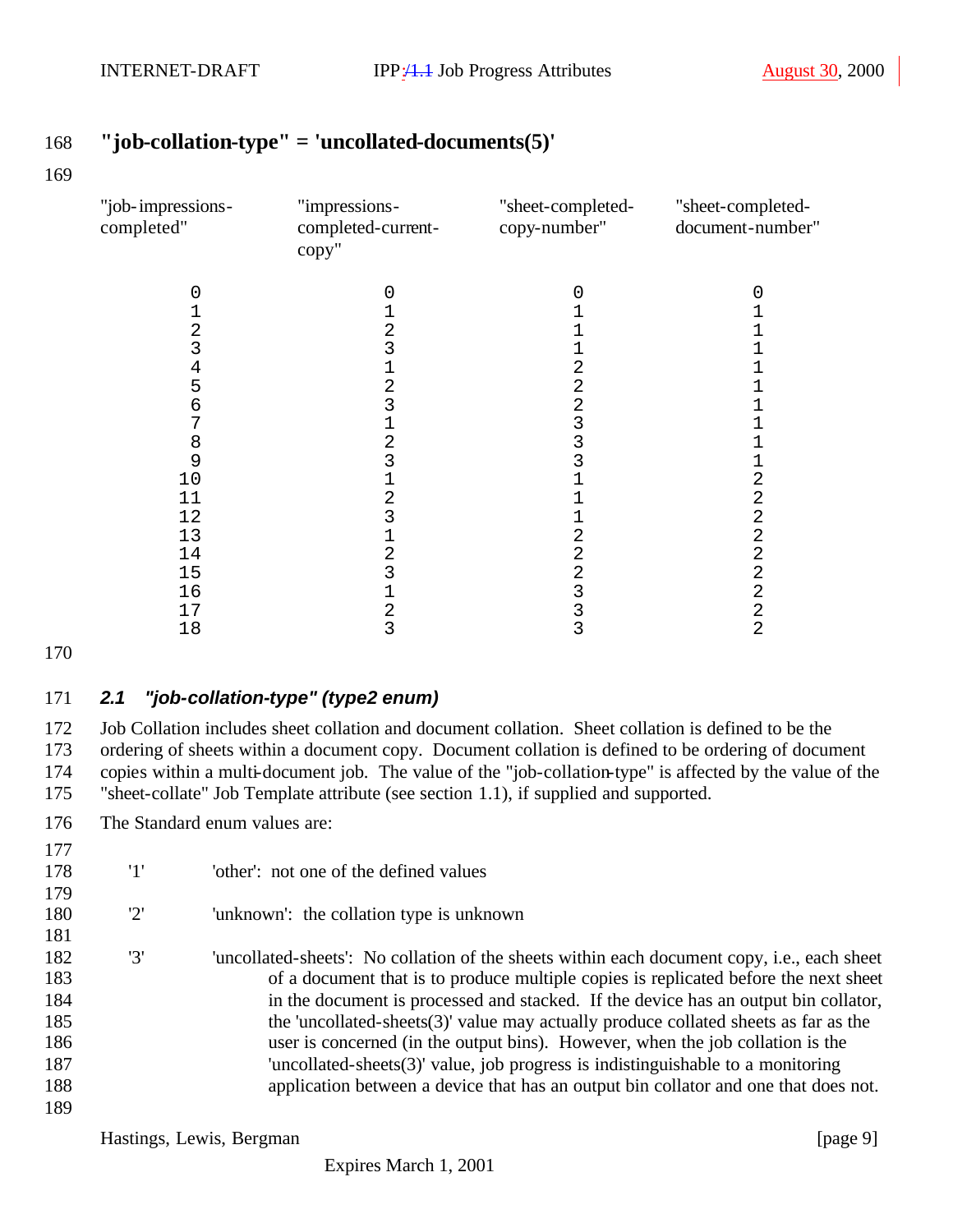| 190 | '4' | collated-documents': Collation of the sheets within each document copy is performed     |
|-----|-----|-----------------------------------------------------------------------------------------|
| 191 |     | within the printing device by making multiple passes over either the source or an       |
| 192 |     | intermediate representation of the document. In addition, when there are multiple       |
| 193 |     | documents per job, the i'th copy of each document is stacked before the j'th copy       |
| 194 |     | of each document, i.e., the documents are collated within each job copy. For            |
| 195 |     | example, if a job is submitted with documents, A and B, the job is made available       |
| 196 |     | to the end user as: A, B, A, B,  The 'collated-documents $(4)$ ' value corresponds      |
| 197 |     | to the IPP [ipp-mod] 'separate-documents-collated-copies' keyword value of the          |
| 198 |     | "multiple-document-handling" attribute.                                                 |
| 199 |     |                                                                                         |
| 200 |     | If the job's "copies" attribute is '1' (or not supplied), then the "job-collation-type" |
| 201 |     | attribute is defined to be '4'.                                                         |
| 202 |     |                                                                                         |
| 203 | '5' | 'uncollated-documents': Collation of the sheets within each document copy is performed  |
| 204 |     | within the printing device by making multiple passes over either the source or an       |
| 205 |     | intermediate representation of the document. In addition, when there are multiple       |
| 206 |     | documents per job, all copies of the first document in the job are stacked before       |
| 207 |     | the any copied of the next document in the job, i.e., the documents are uncollated      |
| 208 |     | within the job. For example, if a job is submitted with documents, A and B, the         |
| 209 |     | job is mad available to the end user as: A, A, , B, B,  The 'uncollated-                |
| 210 |     | documents(5)' value corresponds to the IPP [ipp-mod] 'separate-documents-               |
| 211 |     | uncollated-copies' keyword value of the "multiple-document-handling" attribute.         |
|     |     |                                                                                         |

#### *2.2 "sheet-completed-copy-number" (integer(0:MAX))*

 The number of the copy being stacked for the current document. This number starts at 0, is set to 1 when the first sheet of the first copy for each document is being stacked and is equal to n where n is the nth sheet stacked in the current document copy. If the value is unknown, the Printer MUST return the 'unknown' out-of-band value (see [ipp-mod] section 4.1), rather than the -2 value used in some MIBs [rfc2707].

#### *2.3 "sheet-completed-document-number" (integer(0:MAX))*

 The ordinal number of the document in the job that is currently being stacked. This number starts at 0, increments to 1 when the first sheet of the first document in the job is being stacked, and is equal to n where n is the nth document in the job, starting with 1. If the value is unknown, the Printer MUST return 222 the 'unknown' out-of-band value (see [ipp-mod] section 4.1), rather than the -2 value used in some MIBs [rfc2707].

Implementations that only support one document jobs SHOULD NOT implement this attribute.

#### *2.4 "impressions-completed-current-copy" (integer(0:MAX))*

The number of impressions completed by the device for the current copy of the current document so far.

For printing, the impressions completed includes interpreting, marking, and stacking the output. For

other types of job services, the number of impressions completed includes the number of impressions

processed. If the value is unknown, the Printer MUST return the 'unknown' out-of-band value (see [ipp-

mod] section 4.1), rather than the -2 value used in some MIBs [rfc2707].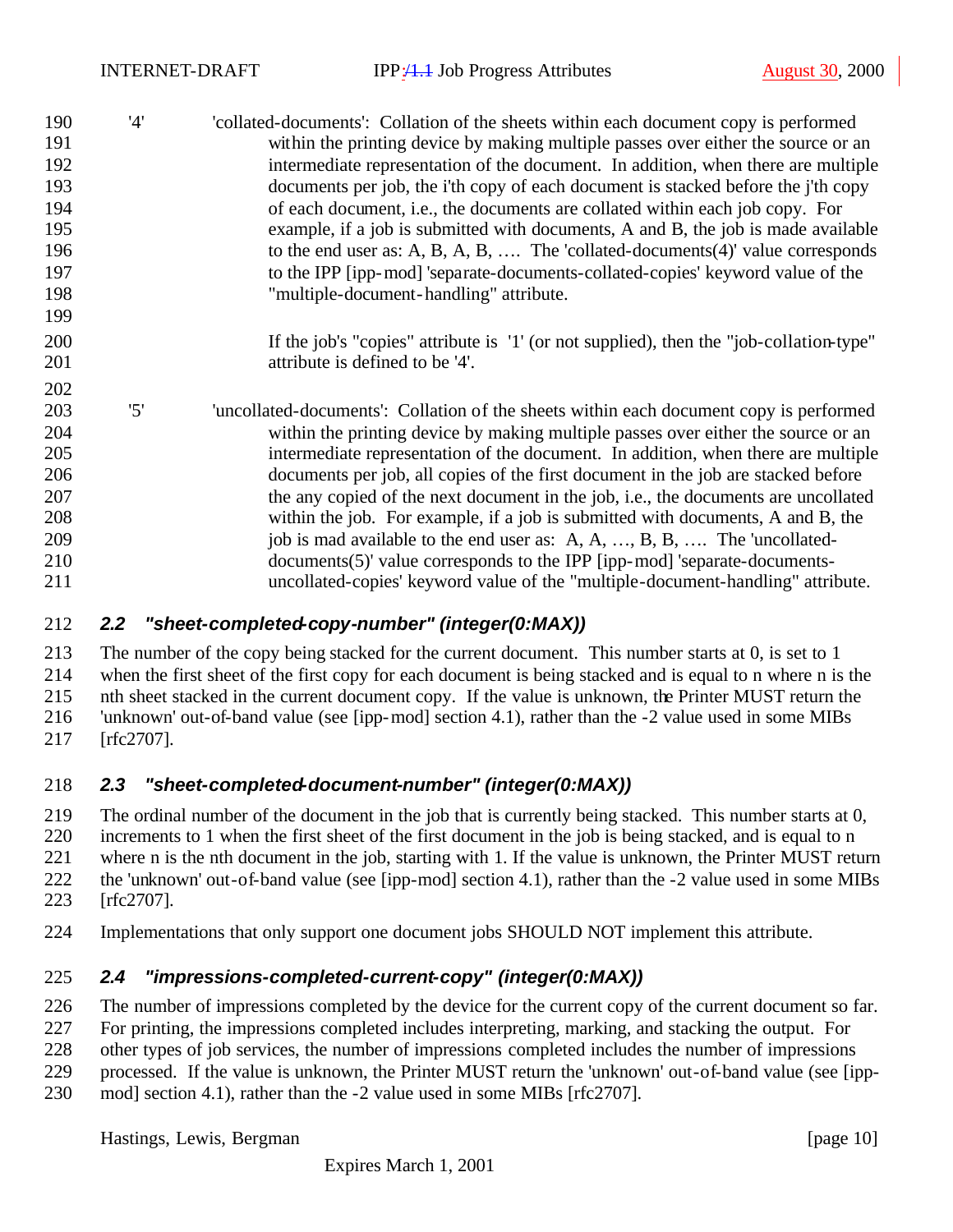- This value SHALL be reset to 0 for each document in the job and for each document copy.
- 

#### **3 Conformance Requirements**

- This section summarizes the Conformance Requirements detailed in the definitions in this document. In
- general each of the attributes defined in this document are OPTIONAL for a Printer to support, so that
- Printer implementers MAY implement any combination of attributes.

#### **4 IANA Considerations**

 IANA will be called on to register the attributes defined in this document, using the procedures outlined in [ipp-mod].

#### **5 Internationalization Considerations**

 The IPP extensions defined in this document require the same internationalization considerations as any of the Job Template and Job Descriptions attributes defined in IPP/1.1 [ipp-mod].

#### **6 Security Considerations**

 The IPP extensions defined in this document require the same security considerations as any of the Job Template attributes and Job Descriptions attributes defined in IPP/1.1 [ipp-mod].

#### **7 References**

- [ipp-iig]
- Hastings, T., Manros, C., "Internet Printing Protocol/1.1: draft-ietf-ipp-implementers-guide-v11- 01.txt, work in progress, May 9, 2000.
- [ipp-mod]
- deBry, R., , Hastings, T., Herriot, R., Isaacson, S., Powell, P., "Internet Printing Protocol/1.1: 252 Model and Semantics", <draft-ietf-ipp-model-v11-07.txt>, work in progress, May 22, 2000.
- [ipp-ntfy]
- Isaacson, S., Martin, J., deBry, R., Hastings, T., Shepherd, M., Bergman, R., " IPP Event 255 Notification Specification", <draft-ietf-ipp-not-spec-043.txt>, work in progress, August 30June, 2000.
- [ipp-pro]
- Herriot, R., Butler, S., Moore, P., Tuner, R., "Internet Printing Protocol/1.1: Encoding and 259 Transport", draft-ietf-ipp-protocol-v11-06.txt, May 30, 2000.
- [RFC2565]
- Herriot, R., Butler, S., Moore, P., Tuner, R., "Internet Printing Protocol/1.0: Encoding and Transport", RFC 2565, April 1999.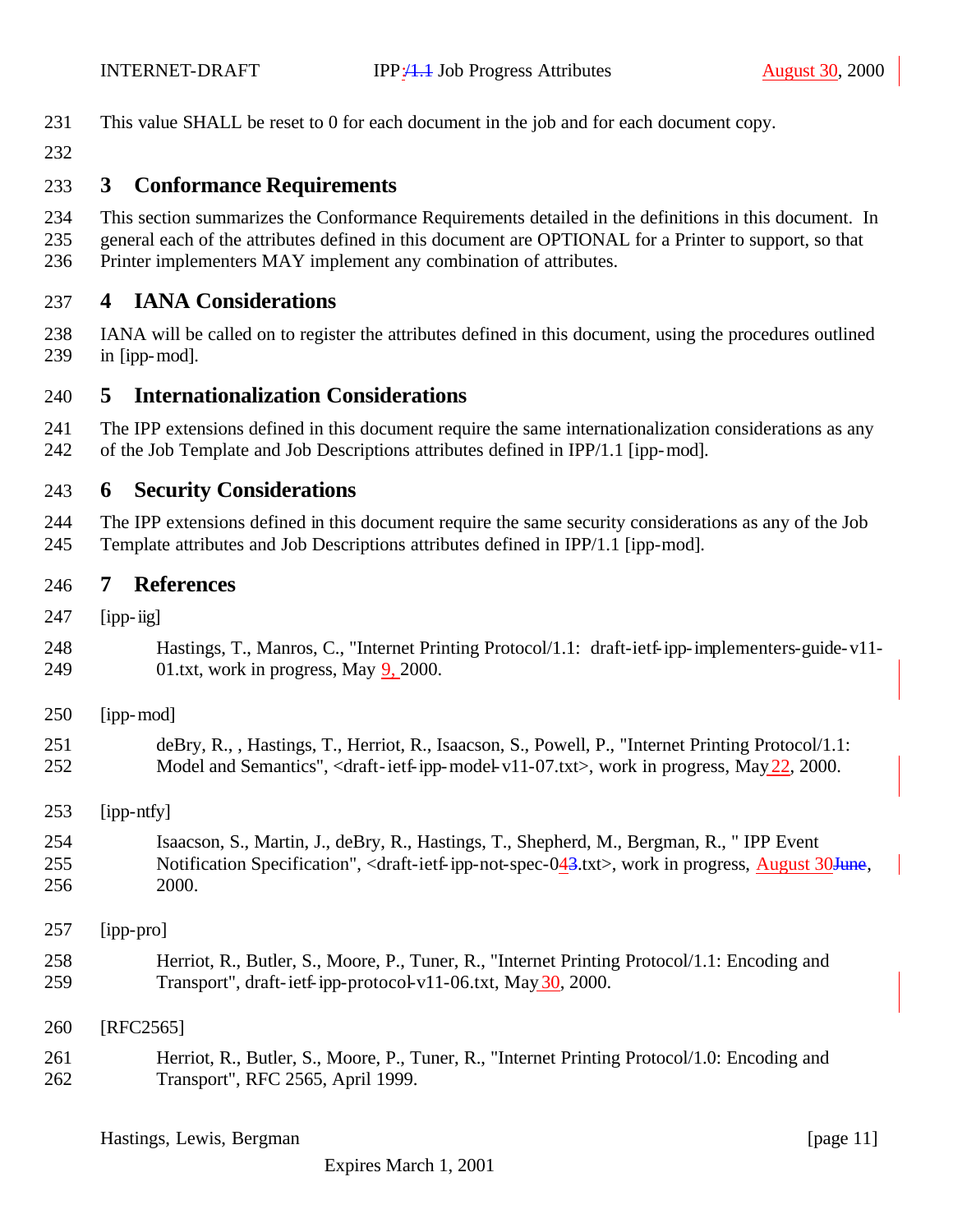| 263        | $[RFC2566]$                                                                                                                                       |
|------------|---------------------------------------------------------------------------------------------------------------------------------------------------|
| 264<br>265 | deBry, R., , Hastings, T., Herriot, R., Isaacson, S., Powell, P., "Internet Printing Protocol/1.0:<br>Model and Semantics", RFC 2566, April 1999. |
| 266        | $[RFC2567]$                                                                                                                                       |
| 267        | Wright, D., "Design Goals for an Internet Printing Protocol", RFC 2567, April 1999.                                                               |
| 268        | [RFC2568]                                                                                                                                         |
| 269<br>270 | Zilles, S., "Rationale for the Structure and Model and Protocol for the Internet Printing<br>Protocol", RFC 2568, April 1999.                     |
| 271        | [RFC2569]                                                                                                                                         |
| 272<br>273 | Herriot, R., Hastings, T., Jacobs, N., Martin, J., "Mapping between LPD and IPP Protocols",<br>RFC 2569, April 1999.                              |
| 274        | [RFC2707]                                                                                                                                         |
| 275<br>276 | Bergman, R., Hastings, T., Isaacson, S., Lewis, H. "PWG Job Monitoring MIB - V1", RFC 2707,<br>November, 1999.                                    |
| 277        | <b>Author's Addresses</b><br>8                                                                                                                    |
| 278        |                                                                                                                                                   |
| 279        | <b>Tom Hastings</b>                                                                                                                               |
|            |                                                                                                                                                   |
| 280        | Xerox Corporation                                                                                                                                 |
| 281        | 737 Hawaii St. ESAE 231                                                                                                                           |
| 282        | El Segundo, CA 90245                                                                                                                              |
| 283        | Phone: 310-333-6413                                                                                                                               |
| 284        | Fax: 310-333-5514                                                                                                                                 |
| 285        | e-mail: hastings@cp10.es.xerox.com                                                                                                                |
| 286        |                                                                                                                                                   |
| 287        |                                                                                                                                                   |
| 288        | Harry Lewis                                                                                                                                       |
| 289        | <b>IBM</b><br>P.O. Box 1900                                                                                                                       |
| 290<br>291 | Boulder, CO 80301-9191                                                                                                                            |
| 292        |                                                                                                                                                   |
| 293        | Phone: (303) 924-5337                                                                                                                             |
| 294        | FAX:                                                                                                                                              |
| 295        | e-mail: harryl@us.ibm.com                                                                                                                         |
| 296<br>297 |                                                                                                                                                   |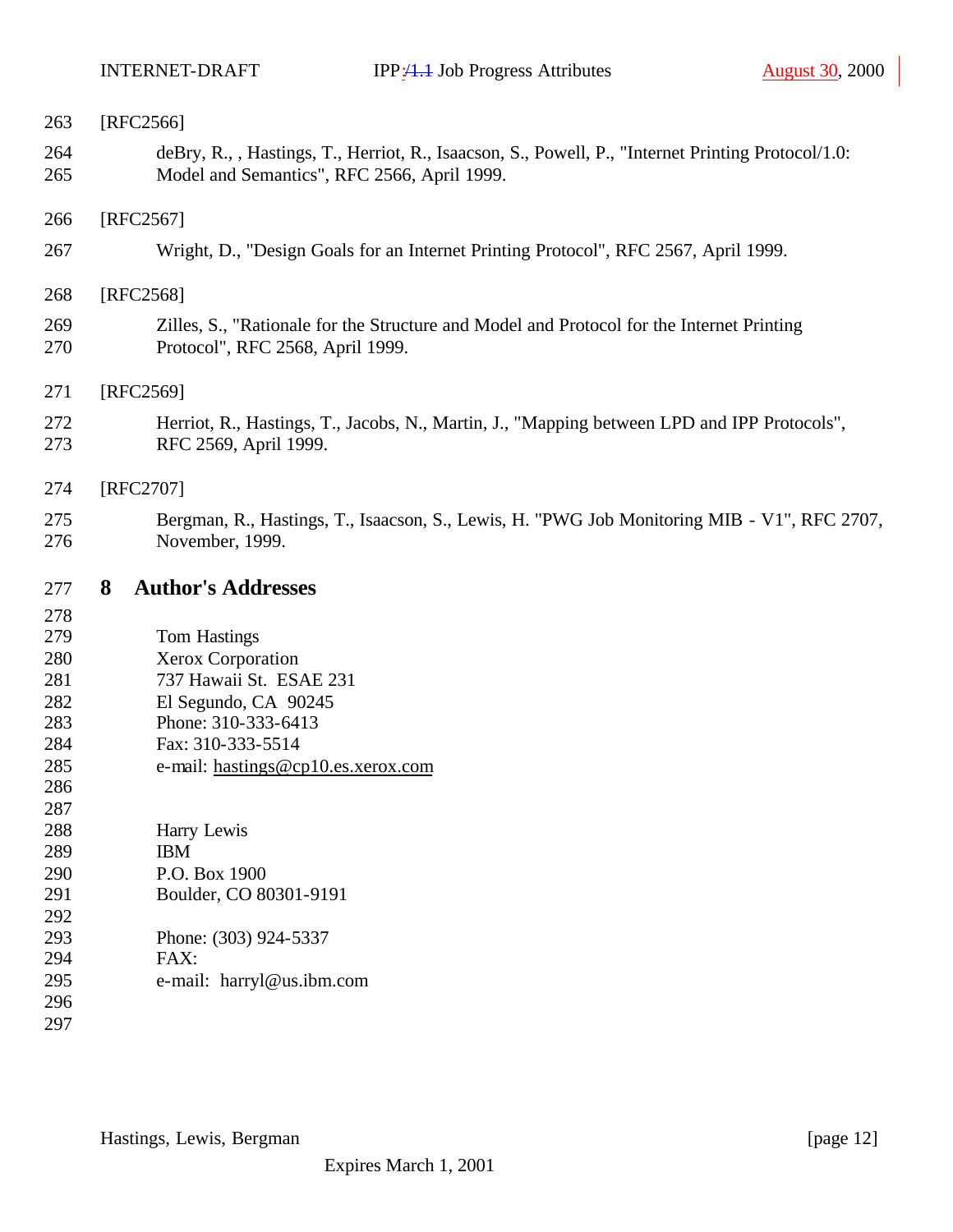| 298                      | Ron Bergman (Editor)                                                                                        |
|--------------------------|-------------------------------------------------------------------------------------------------------------|
| 299                      | Hitachi Koki Imaging Solutions                                                                              |
| 300                      | 1757 Tapo Canyon Road                                                                                       |
| 301                      | Simi Valley, CA 93063-3394                                                                                  |
| 302<br>303<br>304<br>305 | Phone: 805-578-4421<br>Fax: 805-578-4001<br>Email: rbergma@hitachi-hkis.com                                 |
| 306<br>307               | <b>9Change History</b>                                                                                      |
| 308                      | 9.1 Changes made to the February 2, 2000 version to make the May 9, 2000 version                            |
| 309                      | The following changes were made to the February 2, 2000 version to make the May 9, 2000 version:            |
| 310                      | 1. Changed the attribute syntax for the "sheet-collate" attribute from 'boolean' to 'type2 keyword' so that |
| 311                      | additional values could be added in the future, besides 'uncollated' and 'collated'.                        |
| 312                      | 9.2 Changes made to the September 13, 1999 version to make the February 2, 2000                             |
| 313                      | version                                                                                                     |
| 314                      | The following changes were made to the September 13, 1999 version to make the February 2, 2000              |
| 315                      | version:                                                                                                    |
| 316                      | 1. Deleted the "impressions-interpreted" (integer(-2:MAX)) in favor of using the IPP "job-impressions-      |
| 317                      | completed" attribute that is already defined in IPP/1.1.                                                    |
| 318                      | 2. Changed the lower bound for the "sheet completed copy number" (integer(0:MAX)), "sheet-                  |
| 319                      | completed document number" (integer(0:MAX)), and "impressions completed current copy"                       |
| 320                      | $(integer(0:MAX))$ from $-2$ to 0, and use the 'unknown' out-of-band value to indicate unknown.             |
| 321                      | 3. Added the explicit interactions of "sheet collate" with "multiple-document-handling.                     |
| 322                      | 4. Added Conformance, IANA Considerations, Internationalization Considerations, and Security                |
| 323                      | <b>Considerations sections</b>                                                                              |
| 324                      | 9.3Changes made to the May 19, 1999 version to make the September 13, 1999 version                          |
| 325                      | The following changes were made to the May 19, 1999 version to make the September 13, 1999 version:         |
| 326                      | 1. Changed it from a PWG to an IETF specification so that it can be cited from the IETF Notification        |
| 327                      | documents.                                                                                                  |
| 328                      | 2. Removed the reference to the long Notification spec from 1998, since it isn't going to be an IETF        |
| 329                      | document.                                                                                                   |
| 330                      | 3. Removed the notification content section, since the Notification specification now includes the 'job-    |
| 331                      | progress' event and the associated notification content.                                                    |
| 332                      | 9.4Changes made to the April 16, 1999 version to make the May 19, 1999 version                              |
| 333                      | The following changes were made to the April 16, 1999 version to make the May 19, 1999 version:             |

Hastings, Lewis, Bergman [page 13]